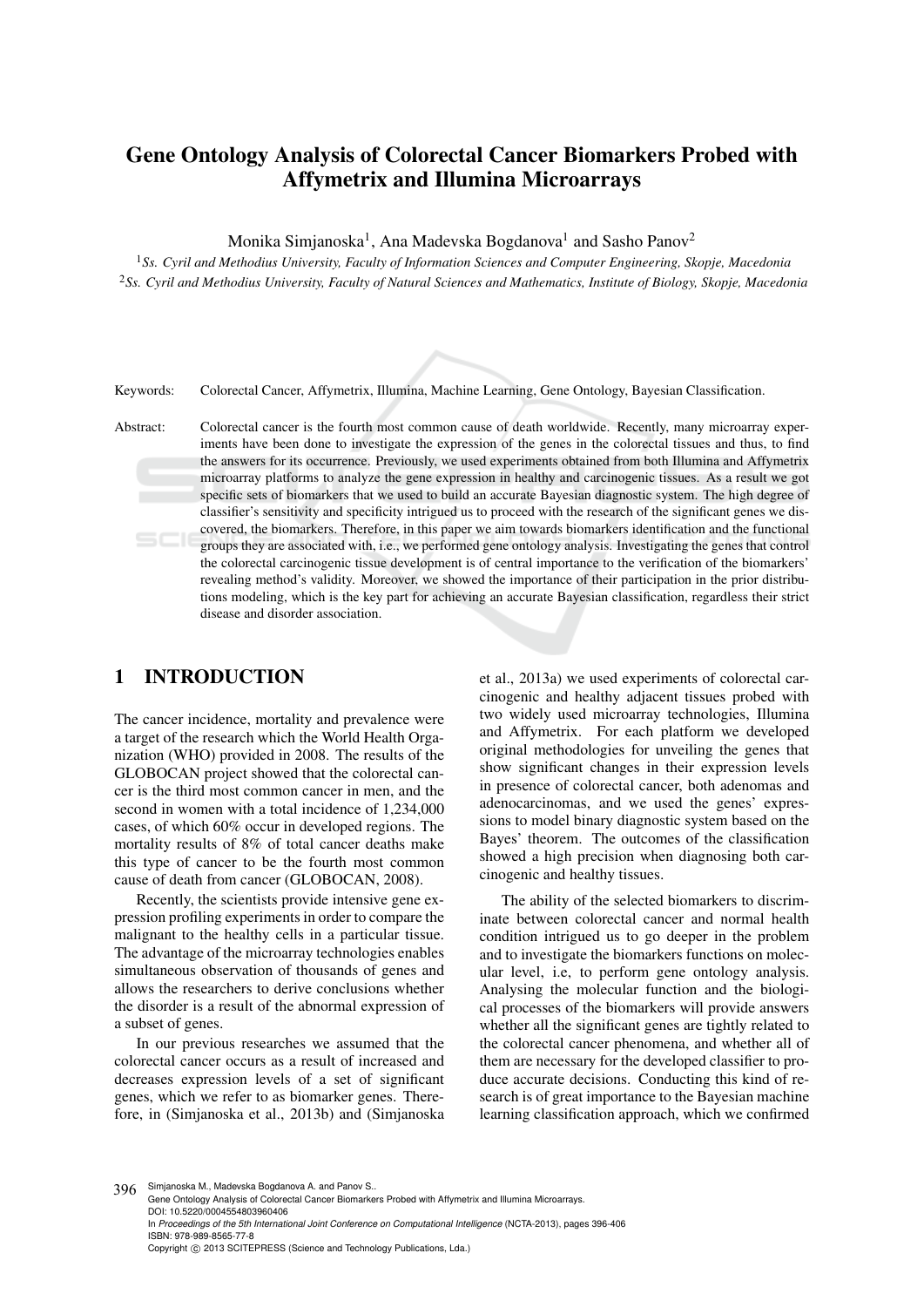to be very accurate, and also very important to verify if the methods used for biomarkers selection are reliable. Furthermore, the results obtained from a research like this can advance the progress of the future personalized cancer treatment (Jain, 2004).

The rest of the paper is organized as follows. In Section 2 we briefly present the work related to our field of interest. The methodology for biomarkers revealing, tissues classification and ontology analysis is explained in Section 3. In Section 4 we present the experiments and the results from the ontology analysis and the additional classification experiments. In the final Section 5 we derive conclusions from the results and we present our plans for future work.

### 2 RELATED WORK

In this section we give a brief review of the recent scientific work that relates to ontology analysis and its importance to various health disorders and diseases. Furthermore, we present some of the most important researches related to the colorectal cancer. Eventually, we exhibit the literature related to the microarray experiments we used in our paper.

In (Ahn et al., 2003) the authors present their research where the gene ontology analysis was used to systematically characterize the global expression profiles at cellular process levels. They showed that potentially significant pathogenetic cellular processes can be identified and showed that the functional profiling has a significant impact on the discovery of pathogenic pathway in leiomyoma.

Another research is presented in (Holmans et al., 2009) where gene ontology analysis has been used to provide insights into the biology of bipolar disorder.

Avoiding single marker analysis, the authors in (Jia et al., 2010) also incorporated Gene Set Enrichment Analysis (GSEA) and hypergeometric test, and combined them using Fisher's combined method to perform pathway-based analysis in order to detect genes' combined effects on mediating schizophrenia. Interestingly, they found a few pathways to be top ranked and likely associated with schizophrenia, however non of the genes involved in these pathways had been detected by single marker analysis, concluding that this approach may complement the original analysis of genome-wide association studies (GWAS) dataset.

The approach of gene set enrichment analysis for interpreting gene expression data was also discussed in (Subramanian et al., 2005) where the researchers demonstrate how it yields insights into several cancerrelated data sets, including leukemia and lung cancer. They also state that single-gene analysis may miss important effects on pathways. Sometimes an increase of 20% in all genes encoding members of a metabolic pathway may be more important than a 20-fold increase in a single gene. Also another statement that is important to our research is that often the different studies of the same biological system present a list of statistically significant genes that show distressingly little overlap.

Considering the colorectal cancer, we cannot dismiss the Vogelstein's genetic model for colorectal carcinoma which has been proposed as a result of a long term research. In (Kinzler and Vogelstein, 1996) they present the genetic changes associated with colorectal tumorigenesis and distinguish several genes that showed high involvement in colorectal neoplasia. In this paper we will rely on this model, which is a milestone in cancer research (Nature, 2006), to compare our results and to verify our methods for biomarkers selection. However, blindly relying only on Vogelstein's model and not assuming any exceptions is completely wrong. This is confirmed by the research in (Smith et al., 2002) where the authors investigate the mutations in the specific genes introduced by Vogelstein, including adenomatous polyposis coli (APC), Kirsten-ras (K-ras), and p53. According to the results from their research, they come up with the conclusion that multiple alternative genetic pathways to colorectal cancer exist and that the widely accepted genetic model of cancer development is not representative of the majority of colorectal tumors.

Regarding ontology and classification analysis related to colorectal cancer, authors in (Lascorz et al., 2011a) sum up the biomarkers results from 23 different researches. Even though most of them show diversity in the significant genes revealed, the authors in their research take into account the unique biomarkers, which are nearly 1000, and perform ontology analysis using various tools. They mainly hold on to the ontology results analysis of the enriched set of genes, rather than verifying the biomarkers with classification methods so that we can compare our results. Similarly, in (Xu et al., 2013) the researchers use Affymetrix microarray data from 20 patients and a different procedure from the one we presented in 3.1 to reveal significant gene expression, which resulted in 1469 biomarkers. From the ontology analysis they ranked top 10 most important pathways. Comparing our results to theirs, we realized that there is no overlap between ours and their biomarkers sets. Even though they lack a classification analysis, we may include their biomarkers in our future work and test the ability of the Bayesian approach to make an appropriate modelling using different biomarkers reveal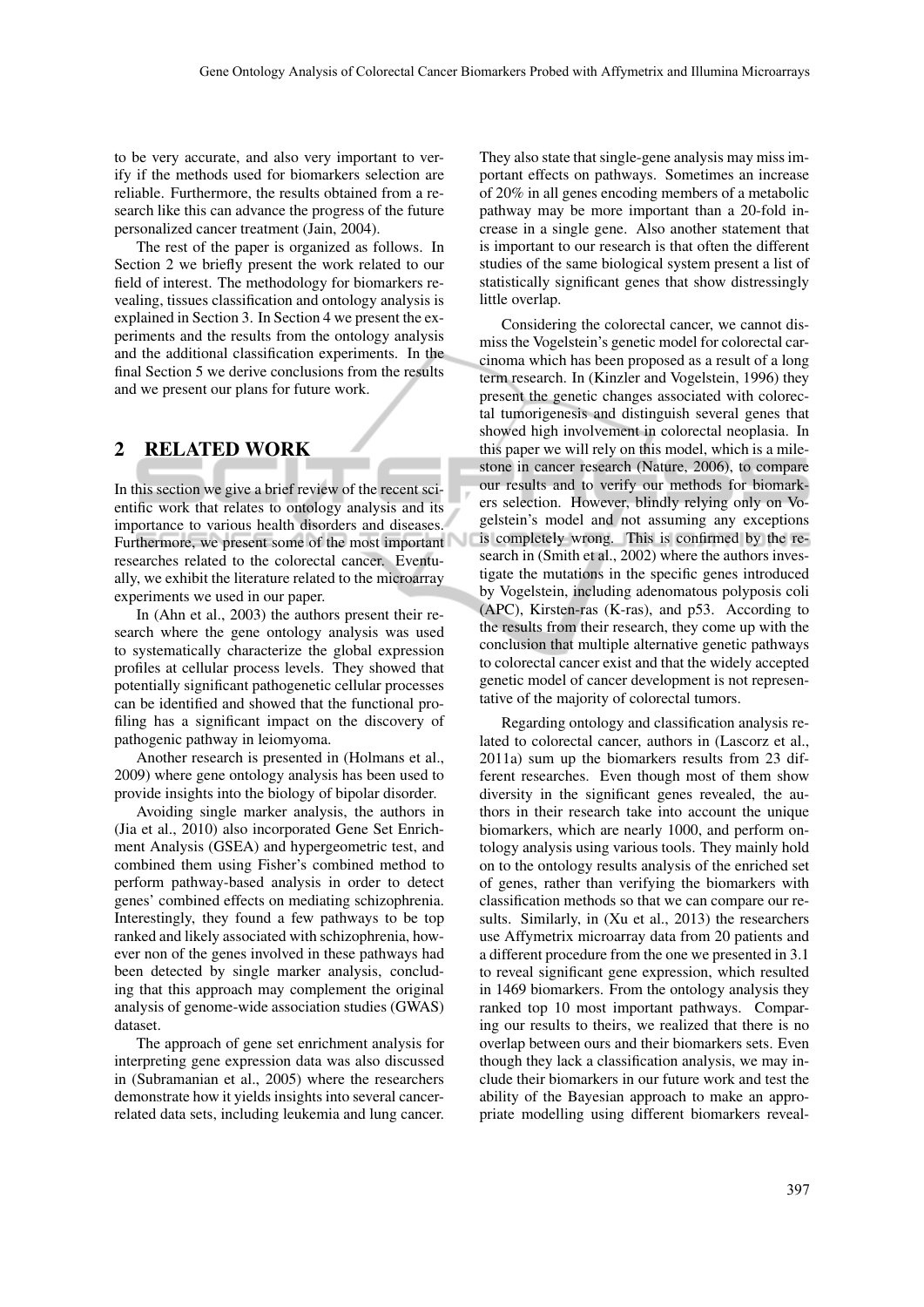ing procedure. Since the non overlapping between the biomarkers sets discovered in different scientific papers is very common, a new meta-analysis model of colorectal cancer gene expression profiling studies is proposed in (Chan et al., 2008). As the authors ranked the biomarker genes according to various parameters, the gene CDH3 which we found to play role in the colorectal cancer, is also found by their meta-analysis model. Another interesting approach maintained with classification analysis is presented in (Jiang et al., 2008), where the authors constructed disease-specific gene networks and used them to identify significantly expressed genes. A particular attention is given to five biomarkers, from which one of them, IL8, was also detected by our methodology, but it was not considered important in our research since no specific connection to the colorectal cancer was found in the literature. In order to test the power of the colon cancer-specific gene network biomarkers revealing ability, they use five different classifiers: diagonal linear discriminate analysis (DLDA), 3 nearest neighbours (3NN), nearest centroid (NC), support vector machine (SVM) and Bayesian compound covariate (BCC).

Considering the fact that in this paper we use microarray experiments from Affymetrix and Illumina platforms performed for different purposes, we provide an overview of the work related to these sets of data.

The experiments obtained from the Affymetrix platform were used in several researches. In (Hong et al., 2010) the authors aimed to find a metastasisprone signature for early stage mismatch-repair proficient sporadic colorectal cancer (CRC) patients for better prognosis and informed use of adjuvant chemotherapy. A transcriptome profile of human colorectal adenomas is given in (Sabates-Bellver et al., 2007) where they characterize the molecular processes underlying the transformation of normal colonic epithelium. One of the data sets has been used in (Watanabe et al., 2006) to clarify the difference between microsatellite instability (MSI) and microsatellite stability (MSS) cancers and, furthermore, to determine distinct characteristics of proximal and distal MSI cancers. A similar research is presented in (Jorissen et al., 2008) where the scientists showed cross-study consistency of MSI-associated gene expression changes in colorectal cancers. The microarray data obtained from the Illumina chip was used in (Hinoue et al., 2012) where the authors performed comprehensive genome-scale DNA methylation profiling of normal and carcinogenic tissues and identified four DNA methylation-based subgroups of CRC using model-based cluster analyses.

# 3 METHODS AND METHODOLOGY

In this section we describe the procedure used for significant genes detection from both widely used types of DNA microarrays, Affymetrix and Illumina. Furthermore, we exhibit the methodology used for building the Bayesian classificator, and finally, we present the gene ontology method that we use in this paper to reveal overrepresented functional groups of genes.

#### 3.1 Biomarkers Detection Methodology

The process for revealing the biomarkers consists of the following steps (Simjanoska et al., 2013b), (Simjanoska et al., 2013a):

- *Quantile normalization.* Since our aim is to unveil the difference in gene expression levels between the carcinogenic and healthy tissues, we proposed the Quantile normalization (QN) as a suitable normalization method (Wu and Aryee, 2010). NO
	- *Low entropy filter.* We used low entropy filter to remove the genes with almost ordered expression levels (Needham et al., 2009), since they lead to wrong conclusions about the genes behaviour.
	- *Paired-sample t-test.* Knowing the facts that both carcinogenic and healthy tissues are taken from the same patients, and that the whole-genome gene expression follows normal distribution (Hui et al., 2010), we used a paired-sample t-test.
	- *FDR method.* False Discovery Rate (FDR) is a reduction method that usually follows the t-test. FDR solves the problem of false positives, i.e., the genes which are considered statistically significant when in reality there is not any difference in their expression levels.
	- *Volcano plot.* Both the t-test and the FDR method identify different expressions in accordance with statistical significance values, and do not consider biological significance. In order to display both statistically and biologically significant genes we used volcano plot visual tool.

#### 3.2 Bayesian Classification

As we discovered the two sets of biomarkers from both microarray chips, we used them in our previous work (Simjanoska et al., 2013b) and (Simjanoska et al., 2013a) to propose a generative approach for building a Bayesian classifier that models the prior distributions at carcinogenic and healthy tissues. Once we modelled the prior distributions for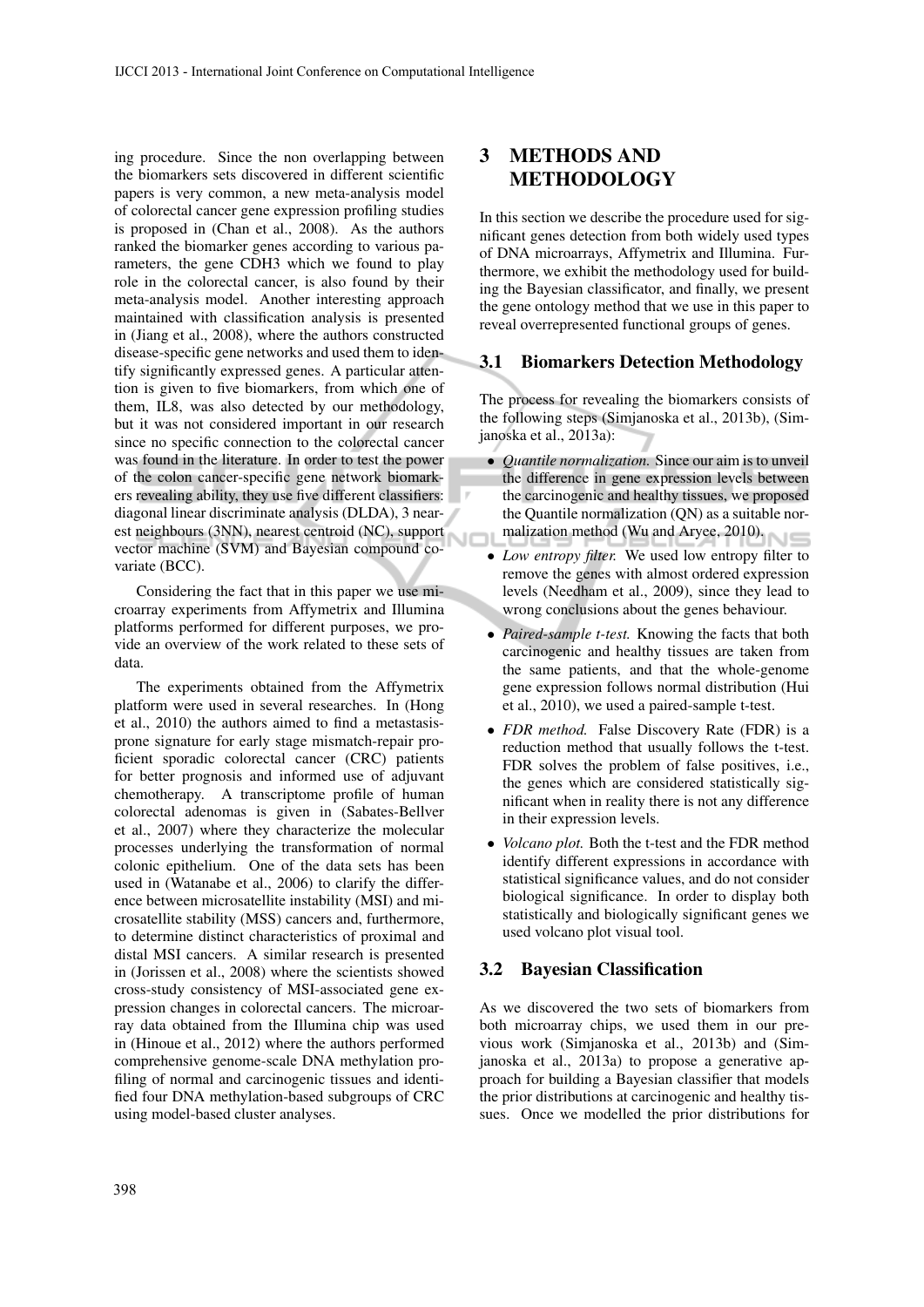both classes, carcinogenic and healthy, we were able to use them in the Bayes' theorem and to calculate the a posteriori probability for a given tissue to belong to one of the two classes, *C<sup>i</sup>* .

Therefore, we calculate the a posteriori probability  $P(C_i|\vec{x})$ , as:

$$
p(C_i|\vec{x}) = \frac{p(\vec{x}|C_i) * P(C_i)}{\sum_{i=1}^{2} p(\vec{x}|C_i) * P(C_i)}
$$
(1)

The class-conditional densities, or, the prior distributions,  $p(\vec{x}|C_i)$ , are calculated as the product of the continuous probability distributions of each gene distinctively:

$$
p(\vec{x}|C_i) = \prod f_1 f_2 ... f_n \tag{2}
$$

For the prior probabilities  $P(C_i)$ , we defined two test cases:  $\sim$   $\sim$ 

- Test Case 1: Since we have equal number of tissues into both of the classes, the prior probabilities are also equal  $P(C_1) = P(C_2) = 0.5$ ;
- Test Case 2: The prior probabilities are estimated according to the statistics in (GLOBO-CAN, 2008). Therefore,  $P(C_1) = 0.0002$  and  $P(C_2) = 0.9998$ , where  $C_1$  denotes the carcinogenic class, and *C*<sup>2</sup> denotes the healthy class.

The tissue  $\vec{x}$ , which is an input to the Bayesian classifier, is classified according to the rule of maximizing the a posteriori probability (MAP):

$$
C_i = \max p(C_i|\vec{x})
$$
 (3)

#### 3.3 Gene Ontology

The analyses of single markers have been in the focus of the genome-wide association studies. However, it often lacks the power to uncover the relatively small effect sizes conferred by most genetic variants. Therefore, using prior biological knowledge on gene function, pathway-based approaches have been developed with the aim to examine whether a group of related genes in the same functional pathway are jointly associated with a trait of interest (Wang et al., 2010).

The goal of the Gene Ontology Consortium is to produce a dynamic, controlled vocabulary that can be applied to all eukaryotes even as knowledge of gene and protein roles in cells is accumulating and changing (Ashburner et al., 2000). The Gene Ontology (GO) project since 1998 is a collaborative effort to provide consistent descriptors for gene products in different databases and to standardize classifications for sequences and sequence features. The GO project provides ontologies to describe attributes of gene products in three non-overlapping domains of molecular biology (Harris et al., 2004):

- Molecular Function describes activities, such as catalytic or binding activities, at the molecular level. GO molecular function terms represent activities rather than the entities that perform the actions, and do not specify where, when or in what context the action takes place.
- Biological Process describes biological goals accomplished by one or more ordered assemblies of molecular functions.
- Cellular Component describes locations, at the levels of subcellular structures and macromolecular complexes.

There are many tools based on Gene Ontology resource, however, many of them require local installation and specific platform. Therefore, in this research we use the freely accessible Gene Ontology Enrichment Analysis Software Toolkit, GOEAST. It is a web based tool which applies appropriate statistical methods to identify significantly enriched GO terms among a given list of genes. Beside the other functions, GOEAST supports analysis of probe set IDs from Affymetrix and Illumina microarrays. It provides graphical outputs of enriched GO terms to demonstrate their relationships in the three ontology categories. In order to compare GO enrichment status of multiple experiments, GOEAST supports cross comparisons to identify the correlations and differences among them (Zheng and Wang, 2008).

### 4 EXPERIMENTS AND RESULTS

In this section we present the experiments and the results obtained from the previously defined methodologies.

#### 4.1 Microarray Data Analysis

In order to extract significant genes that characterize the colorectal cancer, we used two sets of microarray data. The first was gene expression profiling of 32 colorectal tumors, adenomas, and matched adjacent 32 non-tumor colorectal tissues probed with Affymetrix Human Genome U133 Plus 2.0 Array. It contains 54,675 probes, but the unique genes observed are 21,050. The second is gene expression analysis of 26 colorectal tumors, adenocarcinomas, and matched adjacent non-tumor colorectal tissues, probed with Illumina Human Ref-8 v3.0 wholegenome expression BeadChip. It allows 24,526 transcript probes, but unique genes are 17,853.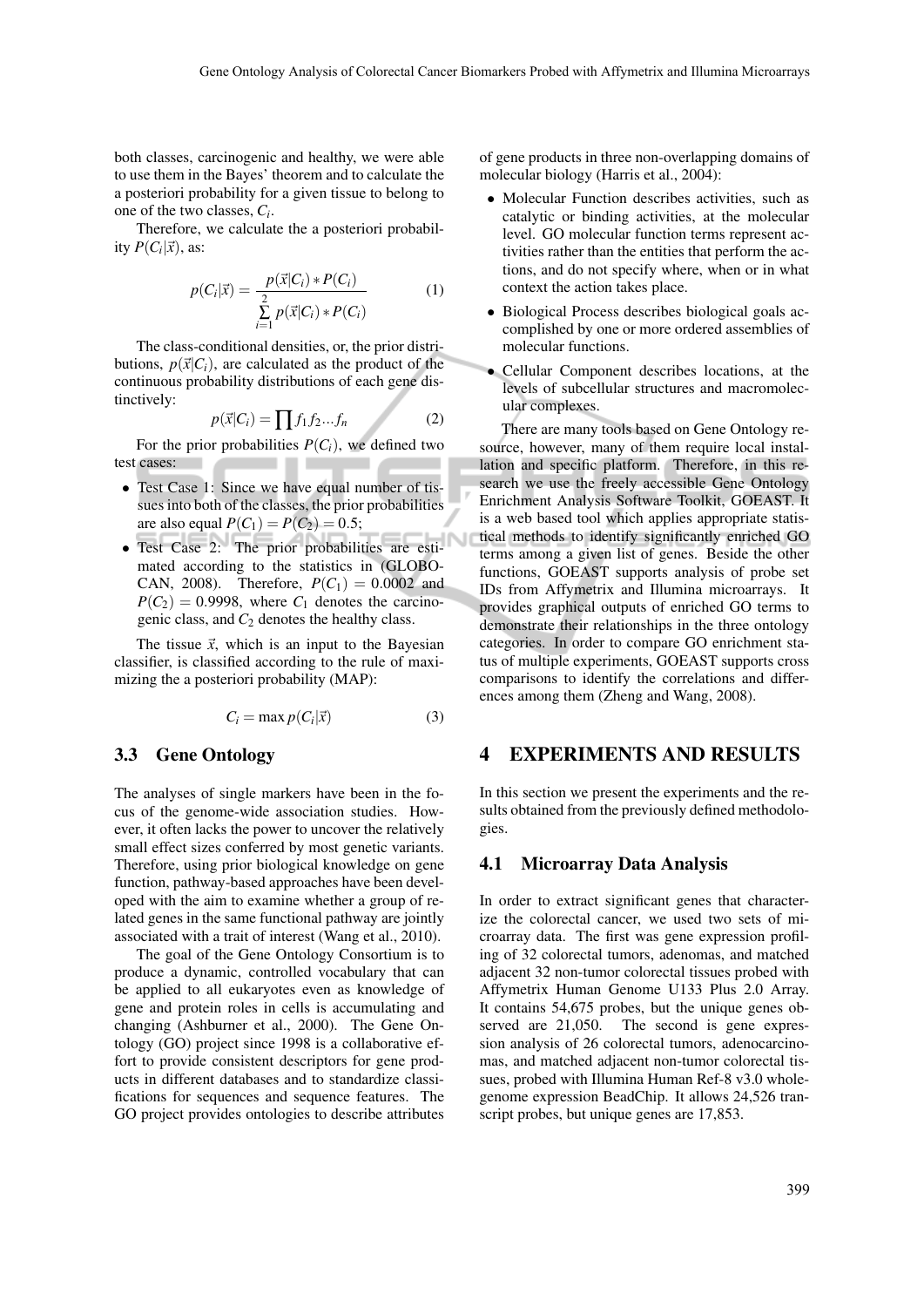

Figure 1: Molecular function.

Both sets of data were preprocessed according to the methodology described in Section 3.1. The results showed 138 significant probes from the tissues probed with Affymetrix microarray, and 213 significant probes from the tissues probed with Illumina microarray.

The significant probes were used in the Bayes' theorem as discussed in Section 3.2. Table 1 presents the results from the tissues classification. Sensitivity refers to the classifier's ability to correctly classify carcinogenic tissues, whereas specificity refers to the classifier's ability to correctly classify healthy samples. Additionally, we used 239 patients already diagnosed with colorectal cancer, and 12 healthy patients, in order to present the classifier's reliability. We need the results from the Table 1 for comparing the outcomes from the experiments that follow.

#### 4.2 Gene Ontology Analysis

Once we revealed biomarker genes that showed excellent ability in distinguishing between the colorectal cancer and the healthy samples, we continued our research in analysing biomarkers functions on molec-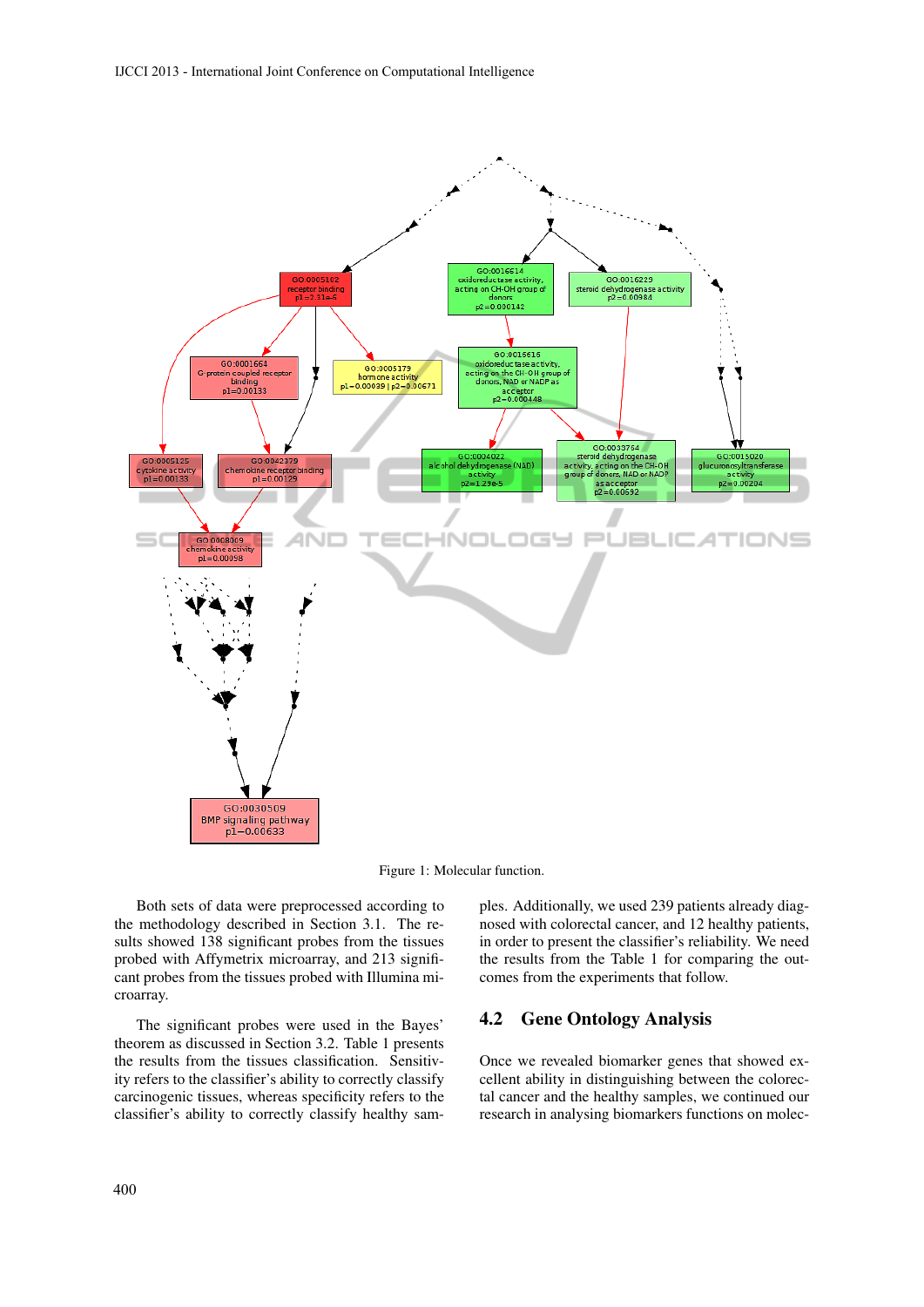| Chip       | <b>Performance</b> | <b>Sensitivity</b> | <b>Specificity</b> | <b>Test Cases</b> |
|------------|--------------------|--------------------|--------------------|-------------------|
| Affymetrix | <b>Tissues</b>     |                    | 0.84               | Test case 1       |
|            |                    | 0.94               |                    | Test case 2       |
|            | Patients           | 0.98               | 0.92               | Test case 1       |
|            |                    | 0.90               |                    | Test case 2       |
| Illumina   | <b>Tissues</b>     | 0.96               | 0.92               | Test case 1       |
|            |                    | 0.81               |                    | Test case 2       |

Table 1: Classifier's sensitivity and specificity.

ular level. For this purpose, we used the online available tool GOEAST, previously discussed in Section 3.3. For obtaining reliable results, we chose the Fisher's exact test and a p-value of 0.01. In order to compare both enrichment results, we used the Multi-GOEAST tool and produced the ontologies depicted in figures 1, 2 and 3.

The different colour saturation degrees in the graphs present the enrichment significance of each GO term, defined by the p-value. In the graphical output of Multi-GOEAST results, each set is represented with different colour. Therefore, red and green boxes represent enriched GO terms only found in Affymetrix and Illumina biomarkers, whereas yellow boxes represent commonly enriched GO terms in both experiments.

Figure 1 depicts the molecular function of the differentially expressed genes. The results show that 'hormone activity' is a common molecular function for a subset of the biomarker genes from both microarray platforms. Inspecting the biological processes described in Figure 2, we conclude that there are no processes in common, whereas considering the cellular component analysis in Figure 3 we perceive that some genes from both platforms are found in the extracellular region.

As we examined the genes from the ontology analysis, we derived conclusion that there is a small overlap between the enriched sets from the two platforms. However, as explained in Section 2 this is not an unexpected phenomena.

In order to compare the results, we analyzed another study where the researchers also examined pathways in colorectal cancer development (Lascorz et al., 2011b). They used 242 genes and total of nine tools to detect enrichment of Gene Ontology (GO) categories or Kyoto Encyclopedia of Genes and Genomes (KEGG) pathways. Among identified the consistently enriched gene categories, we realized that our experiment and their research have the following enriched molecular functions and cellular components in common: *receptor binding, cytokine activity, chemokine activity, hormone activity, oxidoreductase activity, acting on CH-OH group of donors, and oxidoreductase activity, acting on the CH-OH group of donors, NAD or NADP as acceptor*.

Assuming the enriched entities we found are statistically overrepresented among all biomarkers, we performed classification experiments to realize if the Bayesian classificator we developed is able to discriminate between the carcinogenic and the healthy tissues using only the overrepresented genes as a training set. However, the results presented in Table 2 show that the Bayesian classifier's ability to recognize colorectal cancer has decreased.

Table 2: Classifier's sensitivity and specificity for the enriched sets of genes.

| <b>Chip</b> | <b>Performance</b> | <b>Sensitivity</b> | <b>Specificity</b> | <b>Test Cases</b> |
|-------------|--------------------|--------------------|--------------------|-------------------|
| Affymetrix  | <b>Tissues</b>     | 0.91               | 0.69               | Test case 1       |
|             |                    | 0.47               |                    | Test case 2       |
|             | Patients           | 0.96               |                    | Test case 1       |
|             |                    | 0.78               |                    | Test case 2       |
| Illumina    | <b>Tissues</b>     | 0.96               | 0.88               | Test case 1       |
|             |                    | 0.58               |                    | Test case 2       |
|             |                    |                    |                    |                   |

Considering the results in tables 1 and 2, we confirmed that the statistical pattern recognition process, i.e. the Bayesian model requires larger amount of data, therefore, it works well only if both enriched and residual genes are taken into account.

Furthermore, the next step is to verify the reliability of the procedure for distinguishing the biomarkers considering their relation to the colorectal cancer.

Using publicly available microarray data profiled on Affymetrix U133A chips, the authors in (Benita et al., 2010) examined gene enrichment profiles from a tissue perspective rather than gene perspective, thereby identifying highly enriched genes within a cell type, which are often key to cellular differentiation and function. To identify genes that are tissue specific, the authors used an enrichment score to benchmark expression levels in one tissue compared to all other tissues. When applying their online available tool Gene Enrichment Profiler on the genes that the ontology tool found to be overrepresented, we noticed that at Affymetrix platform a group of genes are enriched in the Central Nervous System's tissues, whereas the others are enriched in various other tissues. For the overrepresented genes among the Illumina biomarkers, we noticed that the enrichment is also not concentrated in any particular tissue.

This intrigued as to go deeper and investigate every gene involved in the molecular functions and the biological processes from the ontology analysis. Few of them are confirmed to play role in colorectal cancer beside the other related diseases and functions:

• *VIP* - Vasoactive intestinal peptide (VIP) is found in hormone activity and receptor binding molecular functions. Its expression is down regulated at both chips, Affymetrix and Illumina. In (Zhang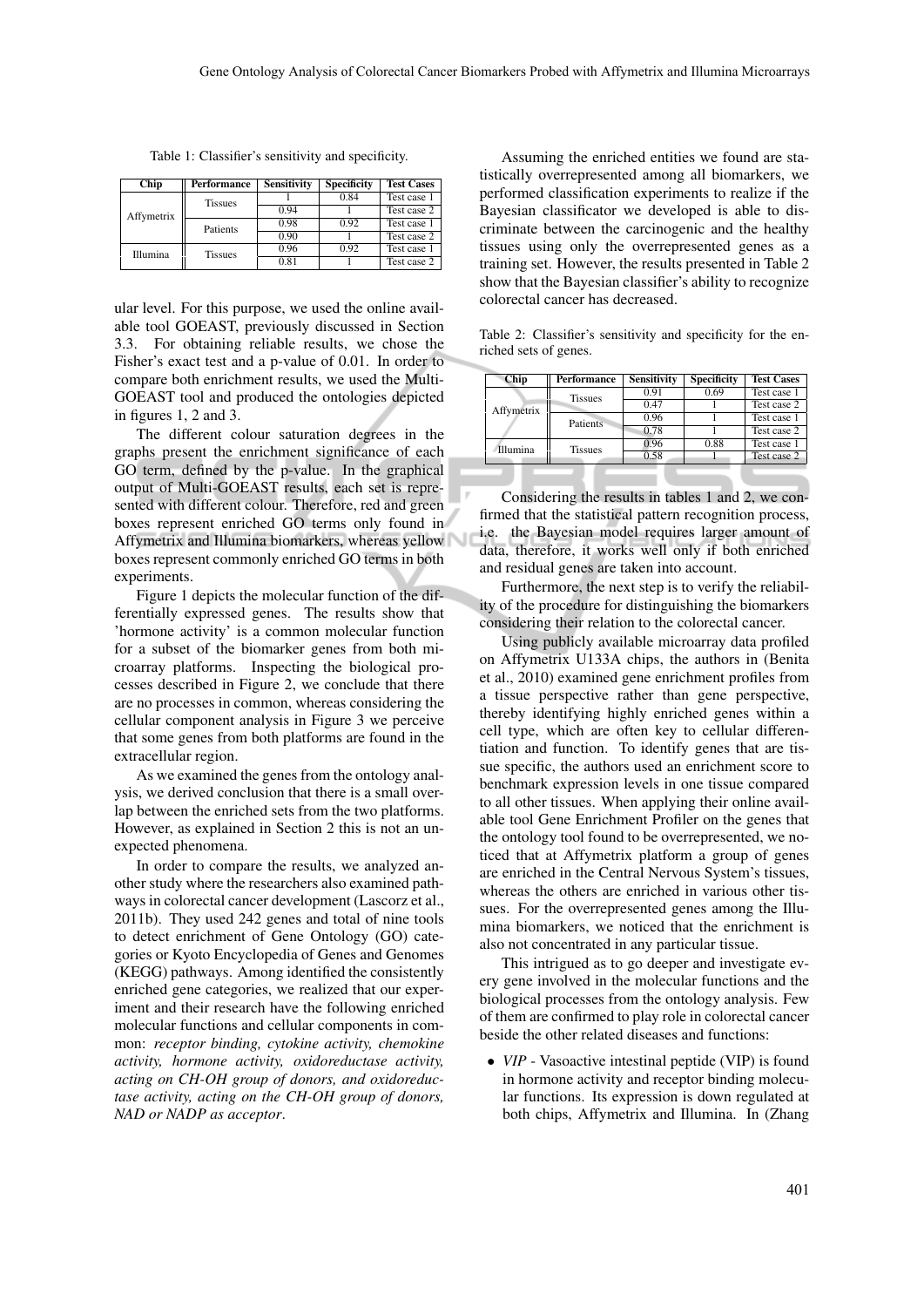

Figure 2: Biological processes.

et al., 1997), the researchers evaluate the expression of VIP receptor in colonic carcinoma and investigate the its role in colon cancer growth.

- *SCG2* This gene is related to cytokine activity and receptor binding molecular functions. It is found to be significant from the Affymetrix platform and showed decreased expression. The protein encoded by this gene is a member of the chromogranin/secretogranin family of neuroendocrine secretory proteins. Chromogranin genes have been explored in (Pagani et al., 1995) and (Ferrero et al., 1995).
- *CHGA* The protein encoded by this gene is also a member of the chromogranin/secretogranin family of neuroendocrine secretory proteins and is

also down expressed at the Affymetrix chip.

- *GUCA2B* The expression of this gene is down regulated at Affymetrix chip. It encodes a member of the guanylin family, and is expressed in the stomach and intestine. It may be involved in salt and water secretion into the intestinal lumen as well as the renal tubules, and thus regulate electrolyte homeostasis in these tissues. Its role in the colorectal cancer is discussed in (Li et al., 2009) where the colorectal cancer is observed as a disease of hormone insufficiency. Guanylin correlation is examined in (Camici, 2008) and also new diagnostic and therapeutic approaches for colorectal cancer are discussed.
- *MMP7* Proteins of the matrix metalloproteinase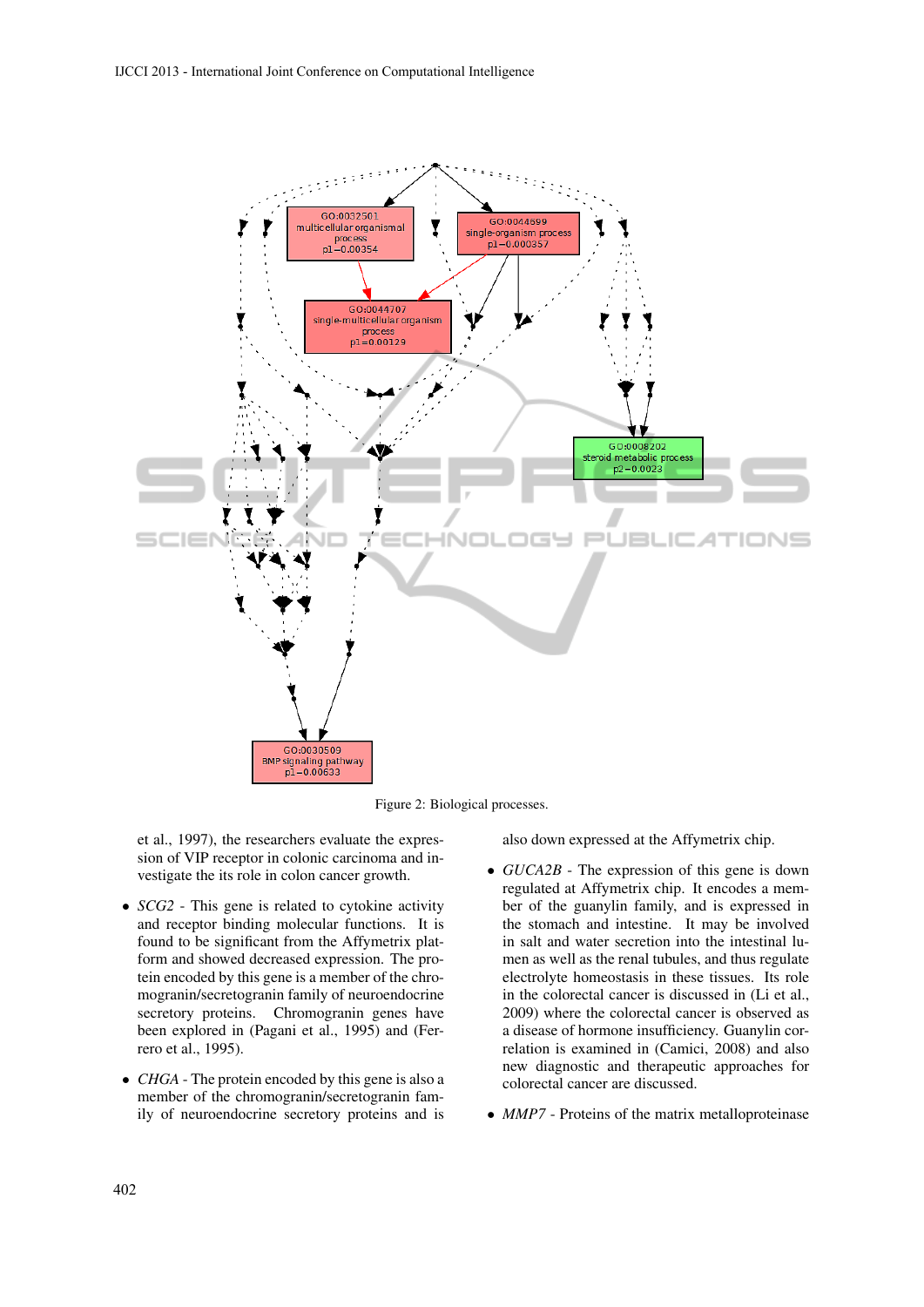

Figure 3: Cellular component.

(MMP) family are involved in the breakdown of extracellular matrix in normal physiological processes, such as embryonic development, reproduction, and tissue remodeling, as well as in disease processes, such as arthritis and metastasis. This gene showed up expression at the Affymetrix chip. Its association with tumor cell invasion and metastasis is exhibited in (Masaki et al., 2001). Authors in (Mori et al., 1995) find that MMP-7 mRNA is overexpressed in human colorectal carcinomas and that MMP-7 may prove useful as a marker of biologic aggressiveness.

- *MMP3* MMPs play a central role in cell proliferation, migration, differentiation, angiogenesis, apoptosis and host defences. Dysregulatoin of MMPs has been implicated in many diseases including arthritis, chronic ulcers, encephalomyelitis and cancer. One of the first steps in metastasis is the degradation of the basement membrane, a process in which MMPs have been implicated. Synthetic or natural inhibitors of MMPs result in inhibition of metastasis, while up-regulation of MMPs led to enhanced cancer cell invasion. This gene has showed up regulation at the Affymetrix chip. Its importance to the colorectal cancer is proved in (Zinzindohoué et al., 2005), (Baba et al., 2004), and (Roeb et al., 2004).
- *CDH3* This gene is a classical cadherin from the cadherin superfamily. The encoded protein is a calcium-dependent cell-cell adhesion glycoprotein comprised of five extracellular cadherin repeats, a transmembrane region and a highly conserved cytoplasmic tail. CDH3 is overexpressed in the majority of pancreatic cancer and various other malignancies, including gastric and colorectal cancers (Imai et al., 2008).
- *DHRS9* This gene is found to be down regulated at the Illumina chip. It is involved in alcohol dehydrogenase (NAD) activity, oxidoreductase activity, acting on CH-OH group of donors, oxidoreductase activity, acting on the CH-OH group of donors, NAD or NADP as acceptor, steroid dehydrogenase activity, acting on the CH-OH group of donors, NAD or NADP as acceptor, steroid dehydrogenase activity, and steroid metabolic process. This gene may play a role in the biosynthesis of retinoic acid. The importance of the retionic acid to the colorectal cancer is explained in (Jette et al., 2004).
- *GUCA2A* This gene is endogenous activator of intestinal guanylate cyclase. It is highly expressed in ileum and colon. At the Illumina chip it showed down expression. The ontology results showed it is involved in a hormone activity. The possibility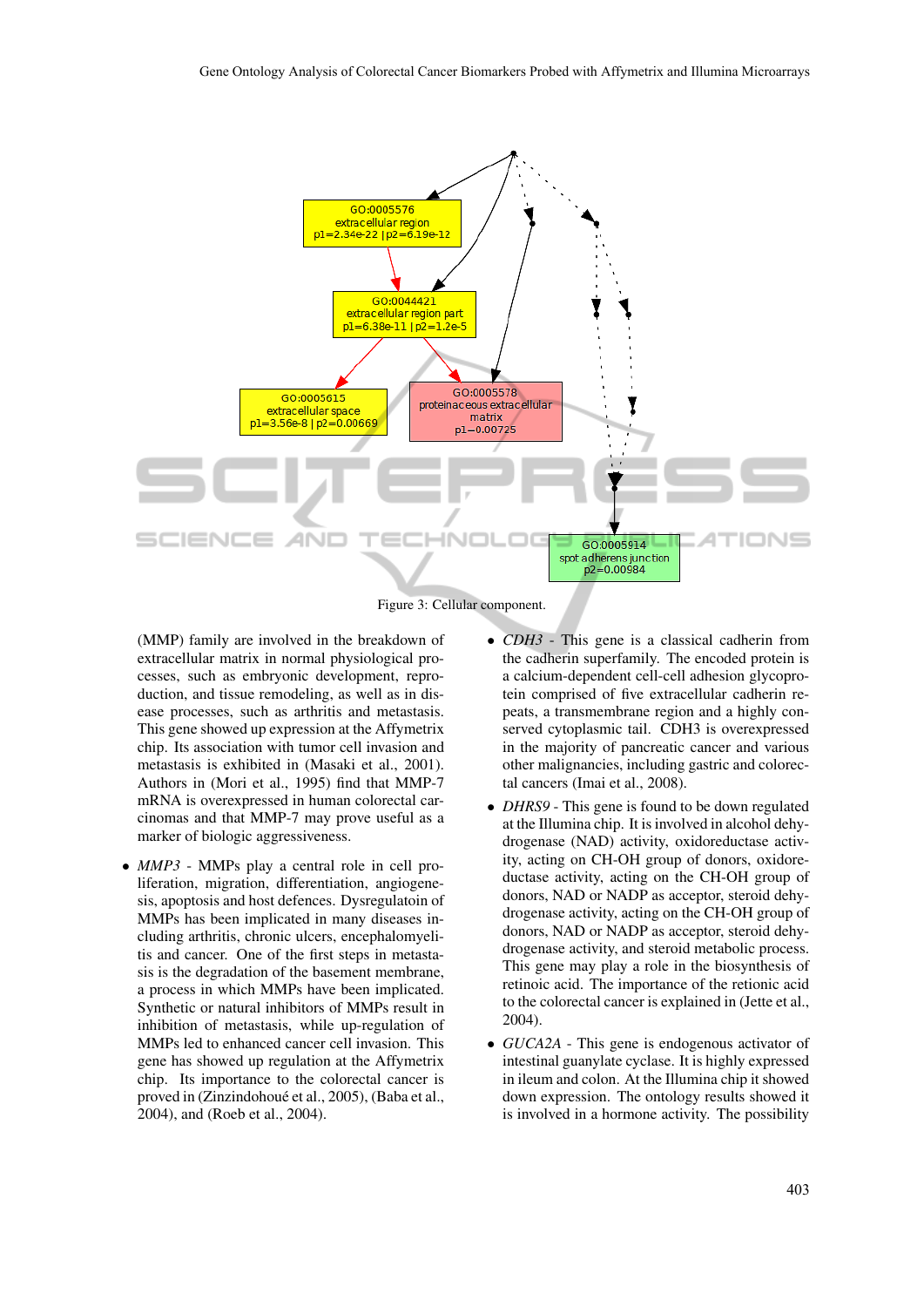that the loss of guanylin activity leads to, or, is a result of colorectal adenocarcinoma formation is presented in (Cohen et al., 1998).

- *PYY* This gene shows down expression at Illumina platform. The ontology results showed it is also involved in a hormone activity. PYY chemotherapy resistance in colon cancer is discussed in (Kling et al., 1999).
- *HPGD* This gene encodes an enzyme that function in a variety of physiologic and cellular processes such as inflammation. Inhibits in vivo proliferation of colon cancer cells. It is detected in colon epithelium. According to the ontology, this gene is involved in oxidoreductase activity, acting on CH-OH group of donors and oxidoreductase activity, acting on the CH-OH group of donors, NAD or NADP as acceptor. At the Illumina chip it showed down expression. Its role in the colorectal cancer is researched in (Holla et al., 2008).

However, we found that the set we revealed is able to discriminate between colorectal cancer and healthy tissue. In order to confirm our hypothesis, we used additional biomarkers set, revealed with the *GEO*2*R* web tool available from the Gene Expression Omnibus database (GEO, 2013). *GEO*2*R* allows ranking the most significant biomarkers from particular tissues. We used the same data sets as in this paper, and we took into account the top 250 biomarkers. The GEO2R biomarkers and the Illumina biomarkers set showed overlap in 84 genes and the retrained classifier with this set of biomarkers showed very high accuracy during the classification, whereas biomarkers from the Affymetrix set showed overlap in only 32 genes and our model was unable to discriminate between the two classes with this retrained classifier.

Very important result is that among the small number of the overlapping genes, we found many of the genes we confirmed to be related to colorectal cancer: *CHGA*, *GUCA*2*B*, *MMP*7, *CDH*3, *DHRS*9, *GUCA*2*A*, *PYY* and *HPGD*.

Considering the Vogelstein's model, none of the genes he defined as biomarkers were found in the biomarkers we discovered.

### 5 CONCLUSIONS

The aim of this paper was to show whether the biomarkers revealed by appropriately defined statistical methodology in Section 3.1 and that showed excellent classification ability using the model in Section 3.2, play important biological role in the colorectal cancer development.

For that purpose, we provided gene ontology analysis, and inspected the molecular functions and the biological processes of a particular set of genes that were overrepresented among all biomarkers. Furthermore, using the overrepresented genes, we performed tests over the Bayesian classifier. However, the results showed decreased precision when using only the enriched sets of genes as a training set. This implicated a conclusion that for successful Bayesian modelling, we need larger amount of data which implicates more detailed description of the statistical distribution of the data.

To test the methodology relevance for biomarkers discovery, we used another set of biomarkers, retrieved from the same data sets using the GEO2R online tool. Comparing the sets, we perceived that at Illumina microarray data, 84 genes overlap, whereas at Affymetrix microarray data, the number of overlapped genes is 32. In addition, we retrained our Bayesian classifier with the new biomarkers. The results for the Illumina chip were promising, since the overlapping set is larger, whereas the results for the Affymetrix chip were a complete failure. This once again confirmed that our methodology for significant genes revealing produces more biologically significant biomarkers.

Considering the colorectal cancer significance of the biomarker genes, we exhibit few biomarkers that are proved to be related to the disease. This was again supported by the fact that the same significant biomarkers are also found in the intersection between our biomarkers and the GEO2R biomarkers.

Therefore, in this paper we confirmed that our previously developed methodology for biomarkers revealing provided successful generative model for tissues and patients recognition, and for the biomarkers involved in this model, we confirmed that they are related to the colorectal cancer using the GEO2R online tool.

Further investigations are needed to validate our results and to identify the scientific and applicative potential of the biomarkers for molecular diagnostics, evaluation and prognostic purposes in patients with colorectal cancer.

#### REFERENCES

Ahn, W. S., Kim, K.-W., Bae, S. M., Yoon, J. H., Lee, J. M., Namkoong, S. E., Kim, J. H., Kim, C. K., Lee, Y. J., and Kim, Y.-W. (2003). Targeted cellular process profiling approach for uterine leiomyoma using cdna microarray, proteomics and gene ontology analysis. *International journal of experimental pathology*, 84(6):267–279.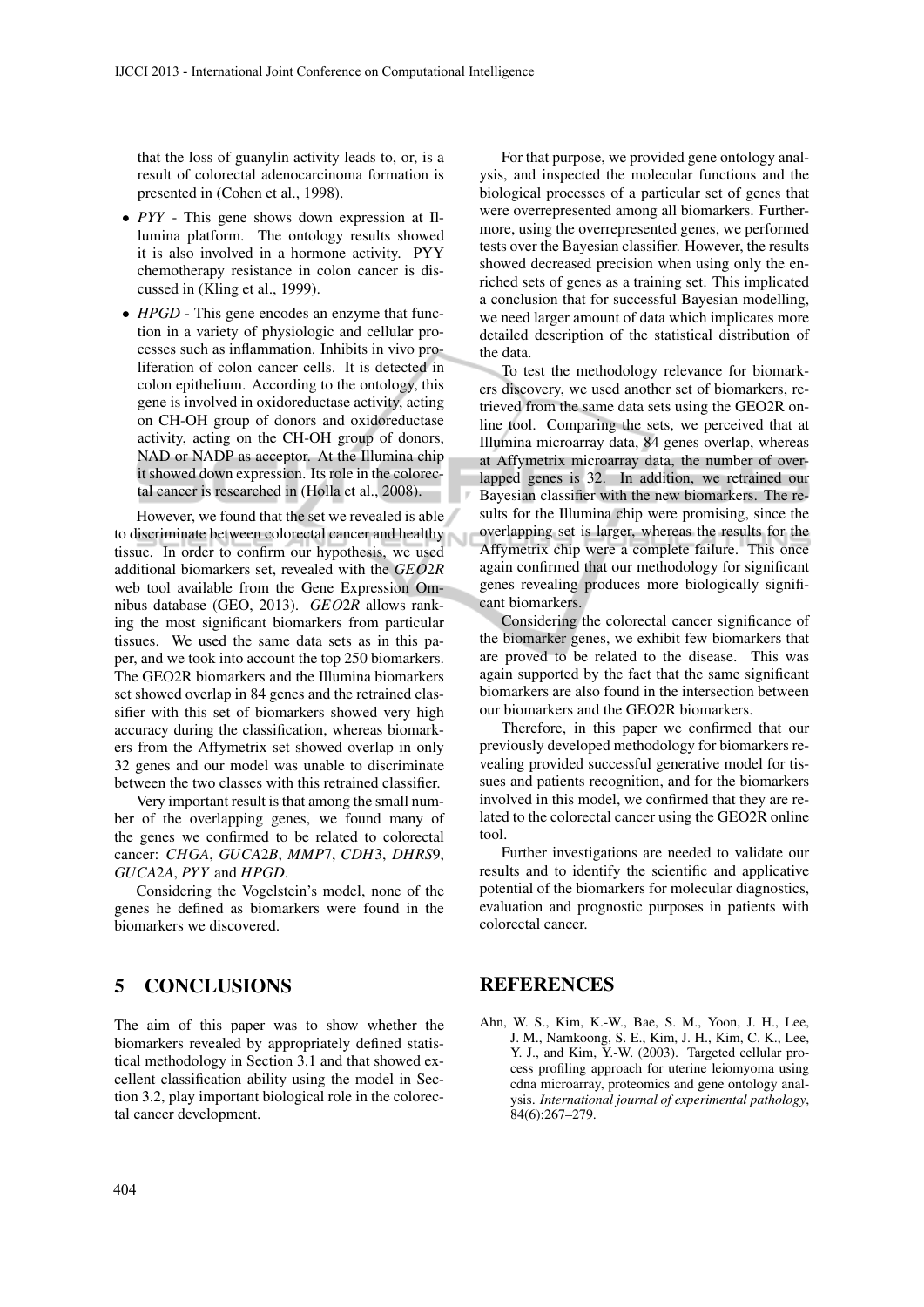- Ashburner, M., Ball, C. A., Blake, J. A., Botstein, D., Butler, H., Cherry, J. M., Davis, A. P., Dolinski, K., Dwight, S. S., Eppig, J. T., et al. (2000). Gene ontology: tool for the unification of biology. *Nature genetics*, 25(1):25.
- Baba, M., Itoh, K., and Tatsuta, M. (2004). Glycineextended gastrin induces matrix metalloproteinase-1 and-3-mediated invasion of human colon cancer cells through type i collagen gel and matrigel. *International journal of cancer*, 111(1):23–31.
- Benita, Y., Cao, Z., Giallourakis, C., Li, C., Gardet, A., and Xavier, R. J. (2010). Gene enrichment profiles reveal t-cell development, differentiation, and lineagespecific transcription factors including zbtb25 as a novel nf-at repressor. *Blood*, 115(26):5376–5384.
- Camici, M. (2008). Guanylin peptides and colorectal cancer (crc). *BioMedicine & pharmacotherapy*, 62(2):70–76.
- Chan, S. K., Griffith, O. L., Tai, I. T., and Jones, S. J. (2008). Meta-analysis of colorectal cancer gene expression profiling studies identifies consistently reported candidate biomarkers. *Cancer Epidemiology Biomarkers & Prevention*, 17(3):543–552.
- Cohen, M. B., Hawkins, J. A., and Witte, D. P. (1998). Guanylin mrna expression in human intestine and colorectal adenocarcinoma. *Laboratory investigation*, 78(1):101–108.
- Ferrero, S., Buffa, R., Pruneri, G., Siccardi, A., Pelagi, M., Lee, A., Coggi, G., and Bosari, S. (1995). The prevalence and clinical significance of chromogranin a and secretogranin ii immunoreactivity in colorectal adenocarcinomas. *Virchows Archiv*, 426(6):587–592.
- GEO ,2013. Gene Expression Omnibus.

GLOBOCAN, 2008.

- Harris, M., Clark, J., Ireland, A., Lomax, J., Ashburner, M., Foulger, R., Eilbeck, K., Lewis, S., Marshall, B., Mungall, C., et al. (2004). The gene ontology (go) database and informatics resource. *Nucleic acids research*, 32(Database issue):D258.
- Hinoue, T., Weisenberger, D. J., Lange, C. P., Shen, H., Byun, H.-M., Van Den Berg, D., Malik, S., Pan, F., Noushmehr, H., van Dijk, C. M., et al. (2012). Genome-scale analysis of aberrant dna methylation in colorectal cancer. *Genome Research*, 22(2):271–282.
- Holla, V. R., Backlund, M. G., Yang, P., Newman, R. A., and DuBois, R. N. (2008). Regulation of prostaglandin transporters in colorectal neoplasia. *Cancer Prevention Research*, 1(2):93–99.
- Holmans, P., Green, E. K., Pahwa, J. S., Ferreira, M. A., Purcell, S. M., Sklar, P., et al. (2009). Gene ontology analysis of gwa study data sets provides insights into the biology of bipolar disorder. *American journal of human genetics*, 85(1):13.
- Hong, Y., Downey, T., Eu, K., Koh, P., and Cheah, P. (2010). A metastasis-prone signature for early-stage mismatch-repair proficient sporadic colorectal cancer patients and its implications for possible therapeutics. *Clinical and Experimental Metastasis*, 27(2):83–90.
- Hui, Y., Kang, T., Xie, L., and Yuan-Yuan, L. (2010). Digout: Viewing differential expression genes as out-

liers. *Journal of Bioinformatics and Computational Biology*, 8(supp01):161–175.

- Imai, K., Hirata, S., Irie, A., Senju, S., Ikuta, Y., Yokomine, K., Harao, M., Inoue, M., Tsunoda, T., Nakatsuru, S., et al. (2008). Identification of a novel tumorassociated antigen, cadherin 3/p-cadherin, as a possible target for immunotherapy of pancreatic, gastric, and colorectal cancers. *Clinical Cancer Research*, 14(20):6487–6495.
- Jain, K. (2004). Applications of biochips: From diagnostics to personalized medicine. *Current opinion in drug discovery & development*, 7(3):285–289.
- Jette, C., Peterson, P. W., Sandoval, I. T., Manos, E. J., Hadley, E., Ireland, C. M., and Jones, D. A. (2004). The tumor suppressor adenomatous polyposis coli and caudal related homeodomain protein regulate expression of retinol dehydrogenase l. *Journal of Biological Chemistry*, 279(33):34397–34405.
- Jia, P., Wang, L., Meltzer, H. Y., and Zhao, Z. (2010). Common variants conferring risk of schizophrenia: a pathway analysis of gwas data. *Schizophrenia research*, 122(1):38–42.
- Jiang, W., Li, X., Rao, S., Wang, L., Du, L., Li, C., Wu, C., Wang, H., Wang, Y., and Yang, B. (2008). Constructing disease-specific gene networks using pairwise relevance metric: application to colon cancer identifies interleukin 8, desmin and enolase 1 as the central elements. *BMC systems biology*, 2(1):72.
- Jorissen, R., Lipton, L., Gibbs, P., Chapman, M., Desai, J., Jones, I., Yeatman, T., East, P., Tomlinson, I., Verspaget, H., et al. (2008). Dna copy-number alterations underlie gene expression differences between microsatellite stable and unstable colorectal cancers. *Clinical Cancer Research*, 14(24):8061–8069.
- Kinzler, K. W. and Vogelstein, B. (1996). Lessons from hereditary review colorectal cancer. *Cell*, 87:159–170.
- Kling, K., Kim, F., Cole, M., and McFadden, D. (1999). Bcell leukemia protein-2 and peptide yy chemotherapy resistance in colon cancer. *The American journal of surgery*, 178(5):411–414.
- Lascorz, J., Chen, B., Hemminki, K., and Försti, A. (2011a). Consensus pathways implicated in prognosis of colorectal cancer identified through systematic enrichment analysis of gene expression profiling studies. *PloS one*, 6(4):e18867.
- Lascorz, J., Hemminki, K., Försti, A., et al. (2011b). Systematic enrichment analysis of gene expression profiling studies identifies consensus pathways implicated in colorectal cancer development. *Journal of carcinogenesis*, 10(1):7.
- Li, P., Lin, J., Marszlowicz, G., Valentino, M., Chang, C., Schulz, S., Pitari, G., and Waldman, S. (2009). Gcc signaling in colorectal cancer: Is colorectal cancer a paracrine deficiency syndrome? *Drug news & perspectives*, 22(6):313.
- Masaki, T., Matsuoka, H., Sugiyama, M., Abe, N., Goto, A., Sakamoto, A., and Atomi, Y. (2001). Matrilysin (mmp-7) as a significant determinant of malignant potential of early invasive colorectal carcinomas. *British journal of cancer*, 84(10):1317.